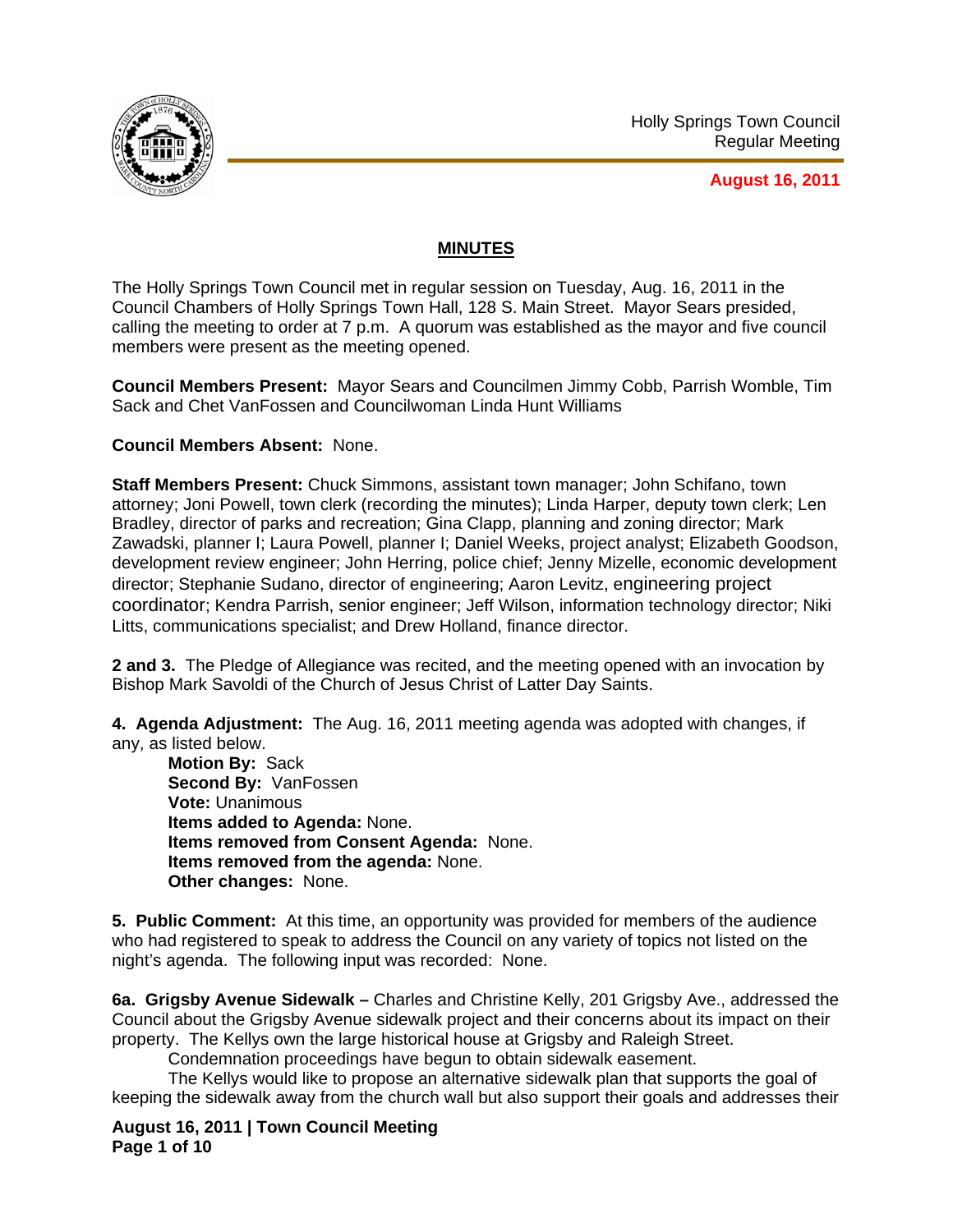concerns. The Kellys' proposal is to continue the sidewalk along Raleigh Street past the stop sign, shifting the crosswalk to be on the other side of Grigsby. Then position the sidewalk in the easement of the empty lot across the street from the Kellys' house, continuing until past their driveway. At that point, provide a crossing to the Kellys' side of the street, past their driveway and continue the sidewalk on their property per the current town plan.

 This plan, they said, would address many issues which they believe will benefit them and additionally help the residents of Holly Springs: keep the sidewalk traffic away from their house; preserve a tree in front of the house; improve the walking experience to the Hunt Center because the Kellys also want the Town to clean up the empty lot across from their house; and eliminate the need for the town to work around obstacles on their property like moving the water main, removing the tree, improving the drainage in the ditch in front of the house, compensate for the sidewalk crossing the driveway and removing an MV marker at the corner of the lot.

 The Kellys said moving forward with the existing sidewalk plan creates the following concerns for them: the ditch in the corner of the lot has a drainage problem that will endanger the safety of pedestrians using the walk; the maintenance of the ditches will be much harder with the current town plan because the location of the sidewalk will reduce the area that grass can be cut using the lawn mower and a larger area will need to be weed wacked by hand at the Kellys' time and expense; and the Kellys recently experienced extensive damage due to the tornado in April causing them to lose a very large tree in the front yard, and the town's plan would require the removal of another tree.

 Lastly, the Kellys expressed concerns with how this proposal has transpired. They said they believe the town laid plans without their knowing the sidewalk alignment because all preliminary meetings referred to the alignment as "potential" and "proposed." The next thing they knew, they said, the Town was asking for their property without opportunity to discuss their concerns.

They added that the hoped the Town Council would consider their new proposal.

 Ms. Parrish said the Kelly plan would create two street crossings instead of one, which would not be ideal, especially because it would be a mid-block crossing. To change the plan now would cause the Town to lose its federal grant funding and the Town would have to spend local funds to complete the project.

Council discussed some of the difficulties in the project, including mid-block crossings, impact to the tree, storm water drainage and the impact to properties overall when sidewalk is being installed.

Ideally, sidewalk is designed along one side only of a street, but in this case, it has to cross at least once or it would cut though either the church property or the Jones home. The added difficulty is losing the grant funds, amounting to \$94,000.

Councilman VanFossen said the Council is between a rock and a hard place because none of them would say to Holly Springs taxpayers that they have to come up with the shortfall in losing the grant. At the same time, he understands how the Kellys feel.

The Council also asked the Kellys to address their comments regarding their dealings with the Town. Basically, the Kellys said, the project started a year ago and they had voiced concerns then that the sidewalk be moved and the next thing they knew their easement was being acquired.

Council members agreed how difficult the decision was going to be in any case.

Mayor Sears said he did not feel the Council could make a decision to change the plan because of the potential for losing the grant; however, he said – and Councilman VanFossen agreed – that staff should take another look at trying to construct the sidewalk without removing or damaging the tree.

Ms. Parrish said the Town has an arborist on retainer for another project who could be consulted.

**August 16, 2011 | Town Council Meeting Page 2 of 10**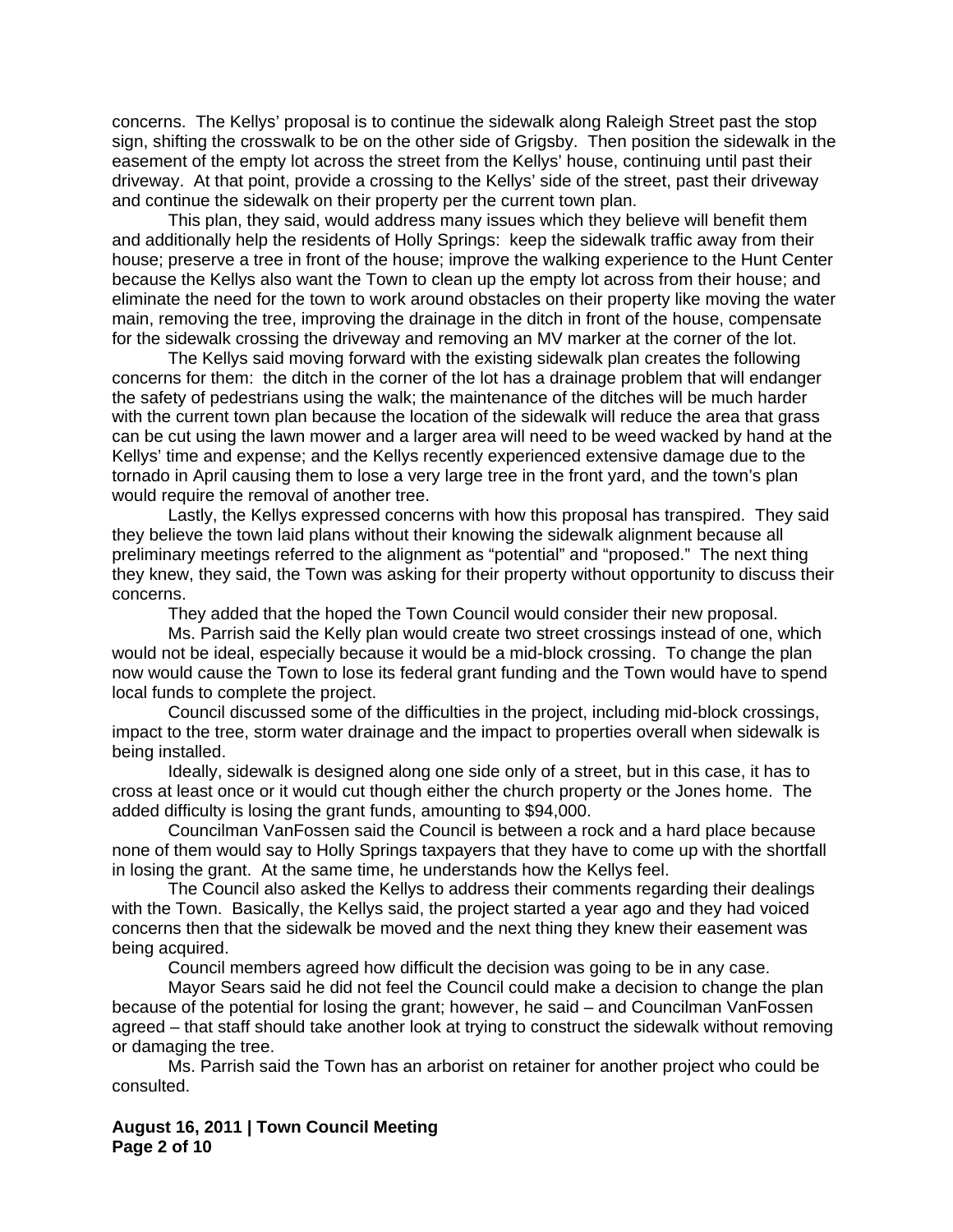**Consensus**: Council consensus was that the project resume as designed with efforts made to save the tree and improve drainage.

**Action:** At this time, the Council recused Councilman VanFossen from the meeting due to his financial considerations involving the subject property of agenda item 7a.

**Motion By:** Sack **Second By:** Cobb **Vote:** Unanimous

**7a. Public Hearing: Annexation A11-03 –** The Town has received a petition for voluntary annexation of approximately .81 acres located at 928 N. Main Street. The property owner is Stalvey Properties, LLC.

The petition meets all the statutory requirements for annexation.

With that explanation completed, Mayor Sears opened the public hearing to accept input. The following comments were recorded: None.

There being no comments, the public hearing was closed.

**Action:** The Council approved a motion to adopt Annexation Ordinance A11-03 annexing approximately .81 acres owned by Stalvey Properties, and more particularly described as Wake County PIN: 0649.02-86-9655, into the corporate limits of the Town of Holly Springs.

**Motion By:** Womble **Second By:** Cobb **Vote:** Unanimous

*A copy of Annexation Ordinance A11-03 is incorporated into these minutes as addenda pages.*

At this time, the Council readmitted Councilman VanFossen into the meeting. **Motion By:** Sack **Second By:** Cobb **Vote:** Unanimous

**7b. Public Hearing: Comprehensive Plan Amendment 11-CPA-02 –** Ms. Laura Powell said the Town has received a Comprehensive Plan Amendment request to change the future land use designation of the subject parcels on Avent Ferry Road near Cotten Lane from Residential to Community Commercial as specified in the Village District Area Plan.

With that explanation completed, Mayor Sears opened the public hearing to accept input. The following comments were recorded:

George Smith, 229 Stonehedge Ct. – Mr. Smith explained that the petitioner wants to provide office space in the vicinity of Rex Healthcare. He noted that there are not a lot of small properties available for the development of medical offices, and these would be ideal.

He added that the petitioner is proposing conditions on the zoning and that plans are for low-volume professional uses that would complement the Rex development.

There being no further comments, the public hearing was closed.

**Action:** The Council approved a motion to adopt Resolution 11-29 to approve and enact Comprehensive Plan Amendment #11-CPA-02 amending the Village District Area Plan future land use designation of 2.6 acres of Wake County PINs # 0648895865, 0648893975, 0648894606 and 0648894763 from Residential designation to Community Commercial as submitted by George Smith.

**August 16, 2011 | Town Council Meeting Page 3 of 10 Motion By:** VanFossen **Second By:** Womble **Vote:** Unanimous *A copy of Resolution 11-29 is incorporated into these minutes as addenda pages.*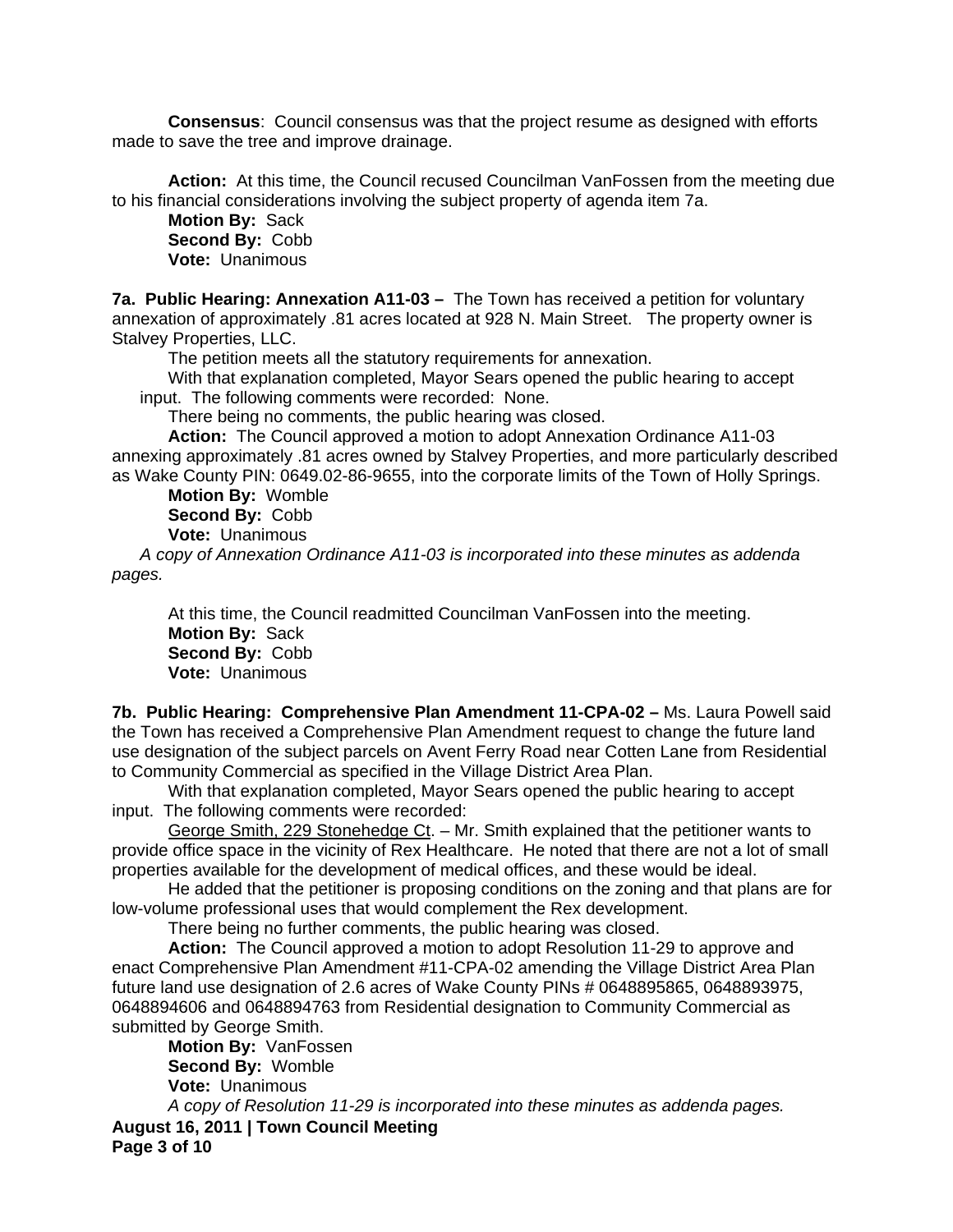**7c. Public Hearing: Rezoning Petition 11-REZ-06 –** Ms. Laura Powell said town staff has received a request to rezone four parcels totaling approximately 2.6 acres from R-15: Residential to LB-CU: Local Business Conditional Use. The subject parcels are located along Avent Ferry Road between GB Alford Highway and Elm Street.

With that explanation completed, Mayor Sears opened the public hearing to accept input. The following comments were recorded: None.

There being no comments, the public hearing was closed.

 **Action #1:** The Council approved a motion to accept the following statement as true: *"The requested zone map change from R-15 to LB-CU is consistent with Vision Holly Springs: Comprehensive Plan since the plan designates this area for small scale commercial uses."* 

**Motion By:** VanFossen **Second By:** Cobb **Vote:** Unanimous

 **Action #2:** The Council approved a motion to adopt Ordinance 11-REZ-06 to change the zoning of approximately 2.6 acres of Wake County PINs# 0648895865, 0648893975, 0648894606 and 0648894763 from R-15: Residential to LB-CU: Local Business Conditional Use as submitted by George Smith with the following conditions offered by the petitioner:

A. The following uses, otherwise permitted in the LB zoning district (pursuant to Section 3.02 of the Town of Holly Springs Unified Development Ordinance), shall be prohibited upon the property:

- 1. Automotive sales, service or repair, or automotive parts sales;
- 2. Neighborhood recycling collection point;
- 3. Arcade;
- 4. Convenience store;
- 5. Bar or tavern, or liquor store;
- 6. Drive-in restaurant or drive-through restaurant;
- 7. Mortuary, funeral home or crematory;
- 8. Quick-change oil facility.

B. Landscape Provisions

1. IF this property has a common border with a single-family residential property, and IF this property is developed for commercial use, then a condition of development shall be that this property must have landscape screening along the residential border that meets the requirements of a C-75 planting buffer, as described in Section 7.01 of the Town of Holly Springs Unified Development Ordinance.

2. IF the property along Cotten Lane is developed for commercial use, an A-50 landscape standard shall be utilized as described in Section 7.01 of the Town of Holly Springs Unified Development Ordinance.

**Motion By:** VanFossen

**Second By:** Womble

**Vote:** Unanimous

*A copy of Ordinance 11-REZ-06 is incorporated into these minutes as addendum pages.*

**7d. Public Hearing: Special Exception Use Petition 11-SEU-04 –** Ms. L. Powell said the Town has received a Special Exception Use request for a private recreation center for the existing Forest Springs subdivision. The recreation center proposal includes a swimming pool, pool house, tot lot and the associated required parking.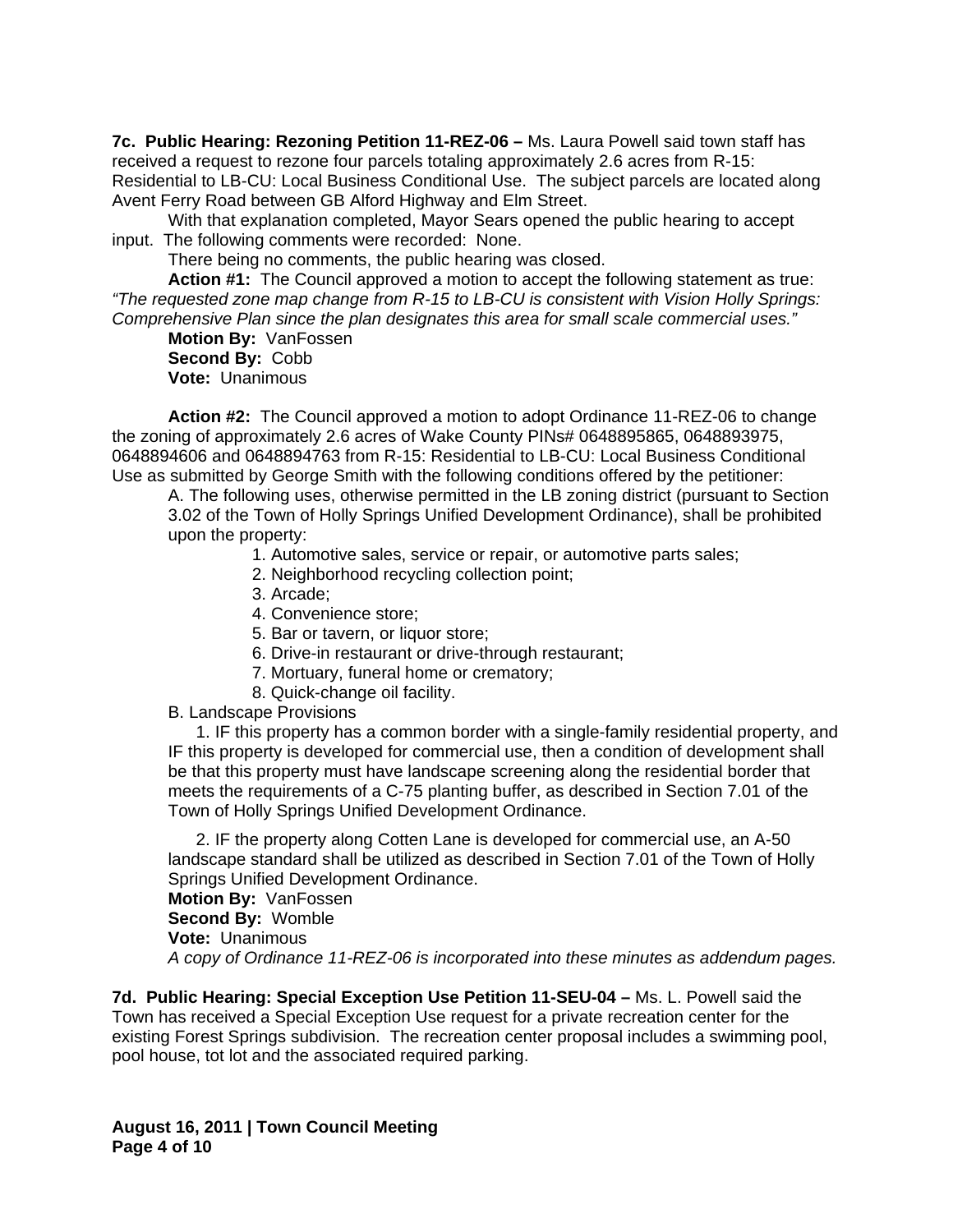With that explanation completed, Mayor Sears opened the public hearing to accept sworn testimony. The following testimony was recorded under oath administered by the Deputy Town Clerk: None.

There being no testimony, the public hearing was closed.

**Action #1:** The Council approved a motion to make and accept the findings of fact to be recorded in the minutes for Special Exception Use Petition #11-SEU-04 for Forest Springs Recreation Center to allow for private recreation at the property located at 4325 Old Holly Springs Apex Road, Wake County PIN 0649282434.

Special Exception Use Findings of Fact:

 A special exception use may be granted only upon the presentation of sufficient evidence to enable a written determination that:

- a. The proposed use will not be injurious to the public health, safety, comfort, community moral standards, convenience or general welfare;
- b. The proposed use will not injure or adversely affect the adjacent area;
- c. The proposed use will be consistent with the character of the district, land uses authorized therein, and the Town of Holly Springs Comprehensive Plan;
- d. The proposed use shall conform to all development standards of the applicable district (unless a waiver of such development standards is requested as part of the special exception use petition and approved as set forth above, in which case the proposed use shall conform to the terms and conditions of such waiver).
- e. Access drives or driveways are or will be sufficient in size and properly located to: ensure automotive and pedestrian safety and convenience, traffic flow as set forth in Section 7.09 – Pedestrian Circulation and Vehicular Area Design; and, control and access in case of fire or other emergency;
- f. Off-street parking areas, off-street loading areas, trash enclosures, trash pick-up and removal, and other service areas are located so as to be safe, convenient, allow for access in case of emergency, and to minimize economic, glare, odor, and other impacts on adjoining properties and properties in the general neighborhood;
- g. The lot, building or structure proposed for the use has adequate restroom facilities, cooking facilities, safety equipment (smoke alarms, floatation devices, etc.), or any other service or equipment necessary to provide for the needs of those persons whom may work at, visit or own property nearby to the proposed use;
- h. Utilities, schools, fire, police and other necessary public and private facilities and services will be adequate to handle the needs of the proposed use;
- i. The location and arrangement of the use on the site, screening, buffering, landscaping, and pedestrian ways harmonize with adjoining properties and the general area and minimize adverse impacts; and,
- j. The type, size, and intensity of the proposed use (including but not limited to such considerations as the hours of operation and numbers of people who are likely to utilize or be attracted to the use) will not have significant adverse impacts on adjoining properties or the neighborhood.

**Motion By:** Cobb **Second By:** Womble **Vote:** Unanimous

*A* c*opy of Special Exception Use Petition 11-SEU-04 addressing the findings of fact is incorporated into these minutes as addenda pages.* 

**August 16, 2011 | Town Council Meeting Page 5 of 10 Action #2:** Having made findings of fact that the project meets the requirements to be granted a Special Exception Use, the Council approved a motion to approve Special Exception Use Petition #11-SEU-04 for Forest Springs Recreation Center as submitted by Spaulding & Norris, PA, project number 517-04, dated Revised 7/11/11 with the following conditions: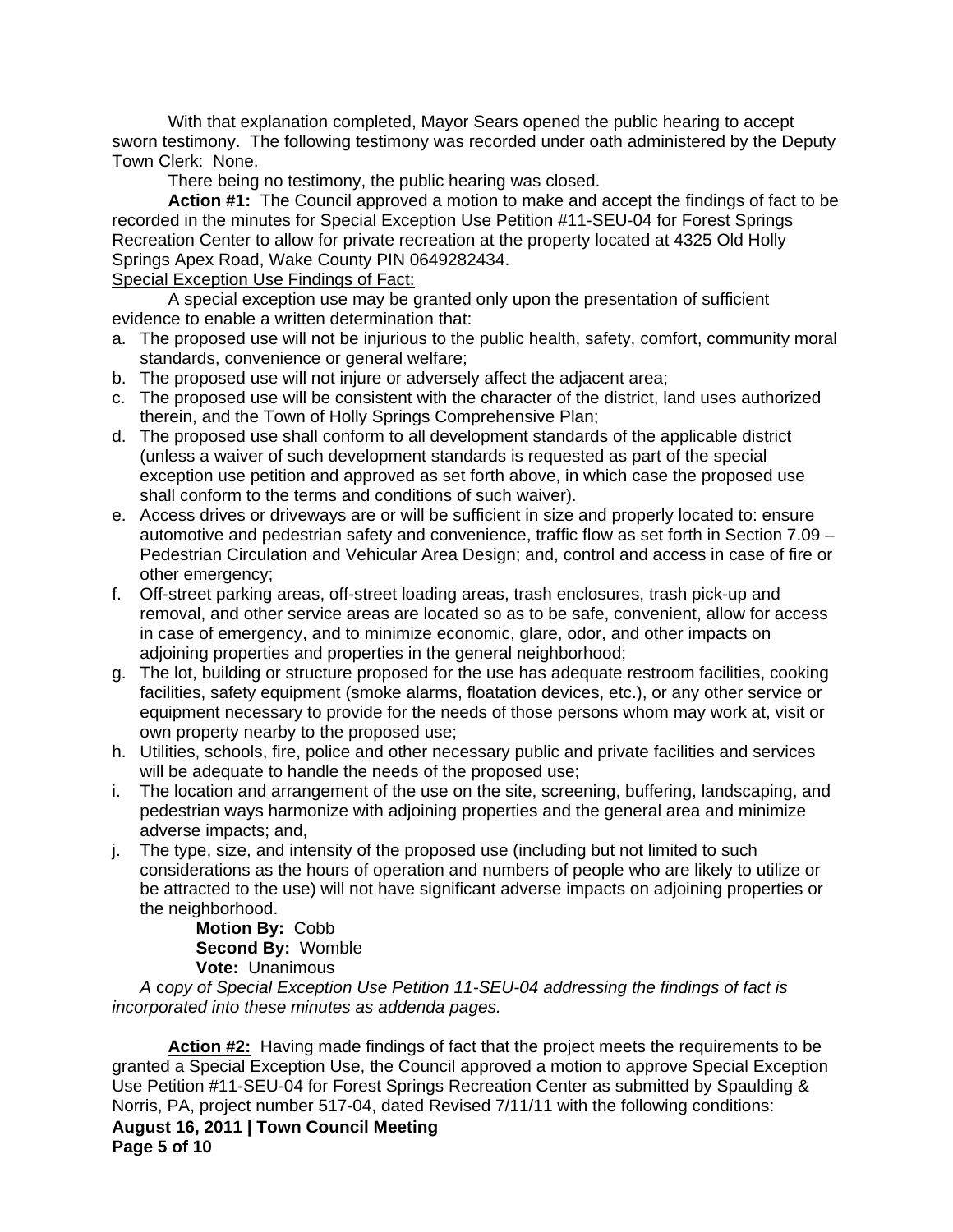- 1. All previous approval conditions for *Forest Springs Development Plan (04-DP-06)* will apply to this plan as well.
- 2. Prior to construction drawing submittal the following items need to be addressed or provided with the  $1<sup>st</sup>$  construction drawing:
	- a. A recorded plat showing the property boundary. Note that all grading and improvements must be within the boundary of the lot or offsite easements obtained.
	- b. It appears that the proposed grading will obstruct access to the existing sewer easement. Staff will need additional cross-section information between manholes 8 and 9 to verify grading will allow access for maintenance equipment to the sewer line. Please note that if changes in grading require a retaining wall, all requirements for retaining walls will need to be met.
	- c. The sewer easement will need to be revised and recorded to reflect a 30' sewer easement where additional grading has been added and the cover is greater than 20'.
- 3. A fee-in-lieu of upgrade will be required for this project for the Pump Station and/or Force Main.

## **Motion By:** Cobb **Second By:** Womble **Vote:** Unanimous

**7e. Public Hearing: Development Plan Amendment 04-DP-06-A01 –** Ms. L. Powell said this plan originally was approved in 2005, the Forest Springs subdivision chose to take advantage of design flexibility found in the Unified Development Ordinance, Development Options. This option in the UDO was designed to provide developers with an opportunity to be more creative with their development without going through the Planned Unit Development process. The incentives allow for a specified reduction in the minimum lot size, lot width, and the front and side setbacks, and potential additional density with the utilization of townhomes in a singlefamily zoning district, provided that certain additional development requirements and architectural and design features are furnished.

 She said it is those design features that the current amendment submitted for consideration, seeks to amend. Specifically, the amendment seeks to modify the approved townhome elevations to allow for the use of vinyl siding (instead of the originally approved fibercement siding) because multi-family in Development Options must follow R-MF-15 which prohibits vinyl. A waiver request for relief of this requirement accompanies this amendment.

Ms. Powell noted that the single-family homes in the development are allowed to have vinyl siding, and the request is for the townhome portion of development.

 Joe Orsak, planning board – Mr. Orsak, a member of the planning board, addressed the Council to say he voted for the developer but he is cognizant of the danger of the precedent that would be set by it.

 Tom Hughes, planning board – Mr. Hughes, a member of the planning board, addressed the Council to say he voted against the request because of the precedent it would set and because he is not sure that concerns about the economy constitutes "unusual" or "unnecessary" hardship as required by the UDO. He asked if that would be enough to allow the Town to depart from the UDO. If so, he said, all developments would ask for the same thing and he believes the Council would find itself re-writing its UDO in the process.

With that explanation completed, Mayor Sears opened the public hearing to accept input. The following comments were recorded:

 Tom Spaulding, 972 Trinity Road – Mr. Spaulding, representing the developer, addressed the Council to speak in favor of the waiver and to show illustrations of how the finished product would appear.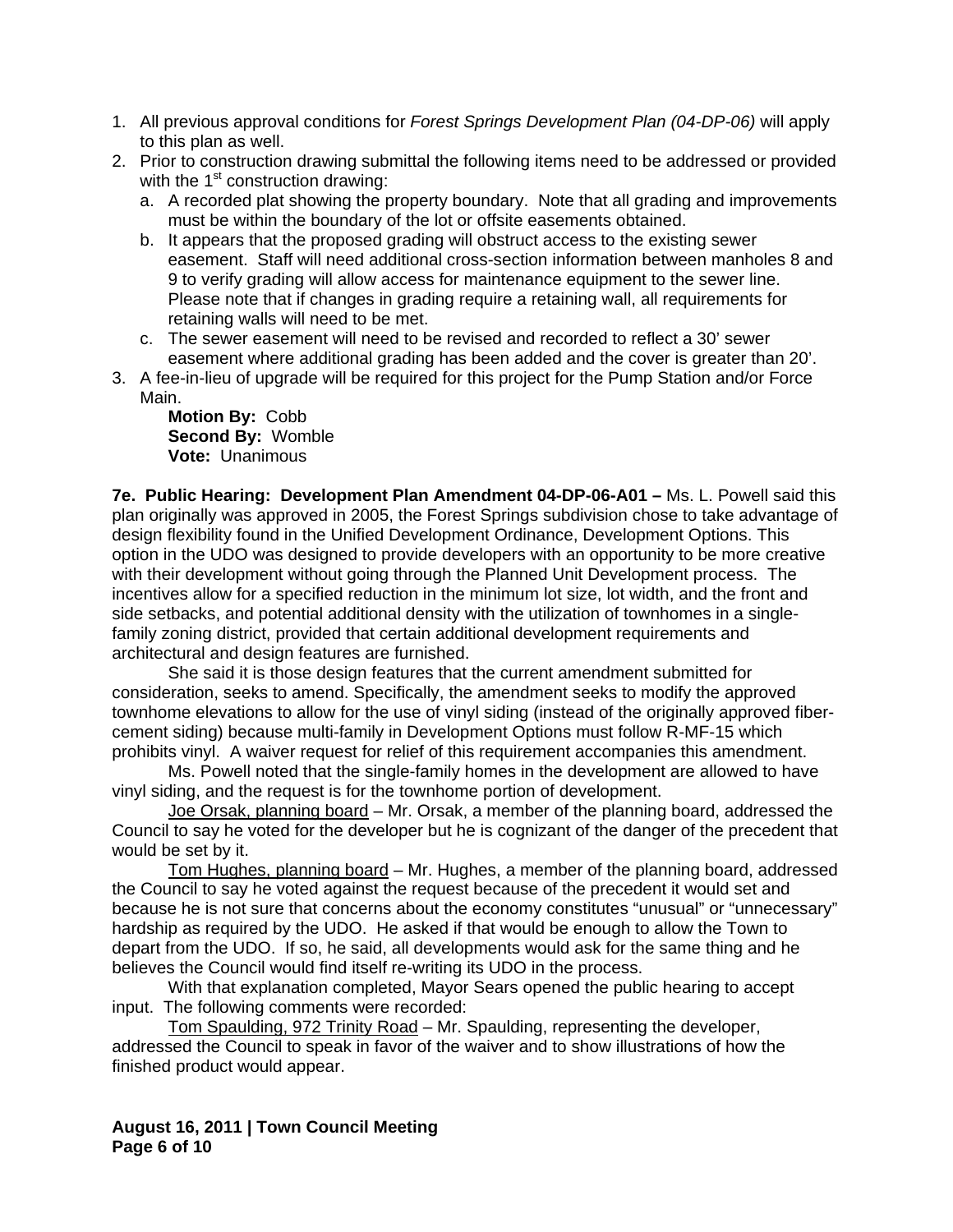Mr. Spaulding pointed out the developers have made a lot of investment into the community and into the development, including a new recreational center and swimming pool and the extension of utility lines, including reuse water lines.

 He noted that the development is bordered on one side by a powerline easement to the south; a high-pressure gas line and power substation to the north; the closed BFI landfill property to the west; and the Forest Springs development itself with homes with vinyl siding to the east.

 The multi-family portion of the development in question is blocked from view from Holly Springs Road by additional landscaping that will be required and a 10-foot berm.

 Because the change would impact no one but the development itself, Mr. Spaulding said he would think a waiver to allow vinyl siding would be appropriate.

There being no further comments, the public hearing was closed.

Councilman Sack said the growing development is on property that has issues and he feels the developers have done a good job improving the property.

Councilman VanFossen said there would be no precedent set because vinyl siding is no longer allowed on single-family homes. While he does not like vinyl siding, he would not buy in that development, but he knows there are those who would.

He said he would be hard pressed to say it would not be allowed but that it is allowed 50 feet away.

Councilwoman Williams agreed with Councilman VanFossen and said that this property was unique.

Councilman Sack said he did not like vinyl siding.

**Action #1:** The Council approved a motion to make and accept the findings of fact to be recorded in the minutes for a waiver of regulations of UDO Section 2.07, D., 2. a. Building Design and Appearance Requirements for Development Plan Petition #04-DP-06-A01 for Forest Springs Major Amendment to allow vinyl siding on proposed townhomes as submitted by Tom Spaulding of Spaulding & Norris, PA., project Royal Oaks Forest Spring Townhomes, dated revised July 19, 2011.

Waiver of regulations of UDO findings of fact:

- 1) The proposed development represents an innovative use of building materials, site design features or landscaping which will enhance the use or value of area properties beyond the enhancement that would otherwise occur under the strict application of the Architectural and Site Design Requirements set forth in the R-MF-8/R-MF-15 District; or
- 2) The strict application of the terms of the Architectural and Site Design Requirements set forth in the R-MF-8/R-MF-15 District represents an unusual or unnecessary hardship when applied to the proposed development;
- 3) The proposed development is consistent with and compatible with other development located within the R-MF-8/R-MF-15 District and the surrounding area;
- 4) The proposed development is consistent with the intent and purpose of this UDO. **Motion By:** VanFossen
	- **Second By:** Cobb

**Vote:** The motion carried, following a 4-1 vote. Councilmen Cobb, Womble and VanFossen and Councilwoman Williams voted for the motion. Councilman Sack voted against.

**Action #2:** Having made the necessary findings of fact, the Council approved a motion to approve a waiver of regulations of UDO Section 2.07, D., 2. a. Building Design and Appearance Requirements for Development Plan Petition #04-DP-06-A01 for Forest Springs Major Amendment to allow vinyl siding on proposed townhomes as submitted by Tom Spaulding of Spaulding & Norris, PA., project Royal Oaks Forest Spring Townhomes, dated revised July 19, 2011.

**August 16, 2011 | Town Council Meeting Page 7 of 10 Motion By:** VanFossen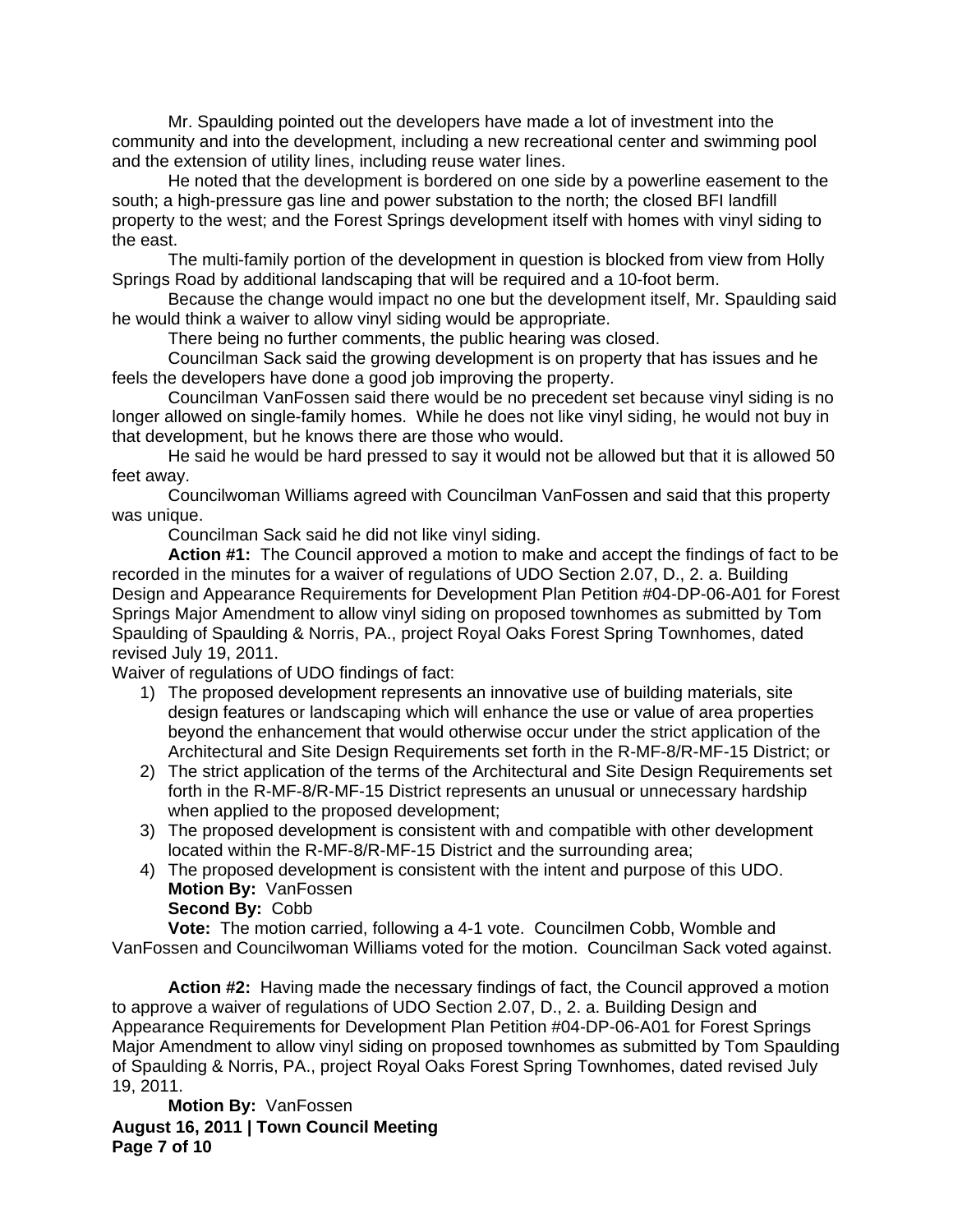### **Second By:** Cobb

**Vote:** The motion carried, following a 4-1 vote. Councilmen Cobb, Womble and VanFossen and Councilwoman Williams voted for the motion. Councilman Sack voted against.

**Action #3:** The Council approved a motion to approve Development Plan Amendment #04-DP-06-A01 for Forest Springs as submitted by Tom Spaulding of Spaulding & Norris, PA, project Royal Oaks Forest Spring Townhomes, revised July 19, 2011, with the following conditions:

1. All previously approved conditions shall apply.

 2. For lots that are adjacent to Old Holly Springs Apex Road, the developer shall supplement the required thoroughfare buffer beyond the required type B-225 to a type C-225.

# **Motion By:** VanFossen

**Second By:** Williams

**Vote:** The motion carried, following a 3-2 vote. Counclmen Womble and VanFossen and Councilwoman Williams voted for the motion. Councilmen Cobb and Sack voted against the motion.

**7f. Public Hearing: Ordinance 11-07 –** Mr. Zawadski said that these amendments are the second and final round of Town-initiated Unified Development Ordinance amendments for 2011. This round of amendments includes:

- Sections 2.01-2.07 (All Residential zoning districts) Eliminate all "including but not limited to" in front of all permitted uses.
- Section 2.08 A., 3., c. Remove patios from Patios, Decks, Gazebos-Patios are considered ground level improvements covered in Section 2.08, A.3.
- Section 2.08 B.3. Allow residential sales offices to be extended by applying for a UDO Permit annually for good cause shown.
- Section 2.08, B.6. Add performance standards for removal of sales offices.
- Section 3.03 Update primary uses, setbacks, and Architectural and Site Design requirements for the Town Village District.
- Section 3.07 Add requirements to allow for temporary non-seasonal sales outside a structure or building so long as stipulated performance standards are adhered to. Also adds requirements for temporary non-seasonal sales not contained within a structure or building.
- Section 3.08 Change applicability of architectural design standards to apply to all building additions.
- Section 4.05 Change applicability of architectural design standards to apply to all building additions.
- Section 7.01 Update TV:Town Village zoning district landscape requirements.
- Section 9.10 Special Exception Uses-Changes perimeter landscape regulations for SEUs to match Local Business requirements instead of residential.
- Section 11 Definitions: Add and update miscellaneous definitions. With that explanation completed, Mayor Sears opened the public hearing to accept

input. The following comments were recorded: None. There being no comments, the public hearing was closed.

## **August 16, 2011 | Town Council Meeting Page 8 of 10**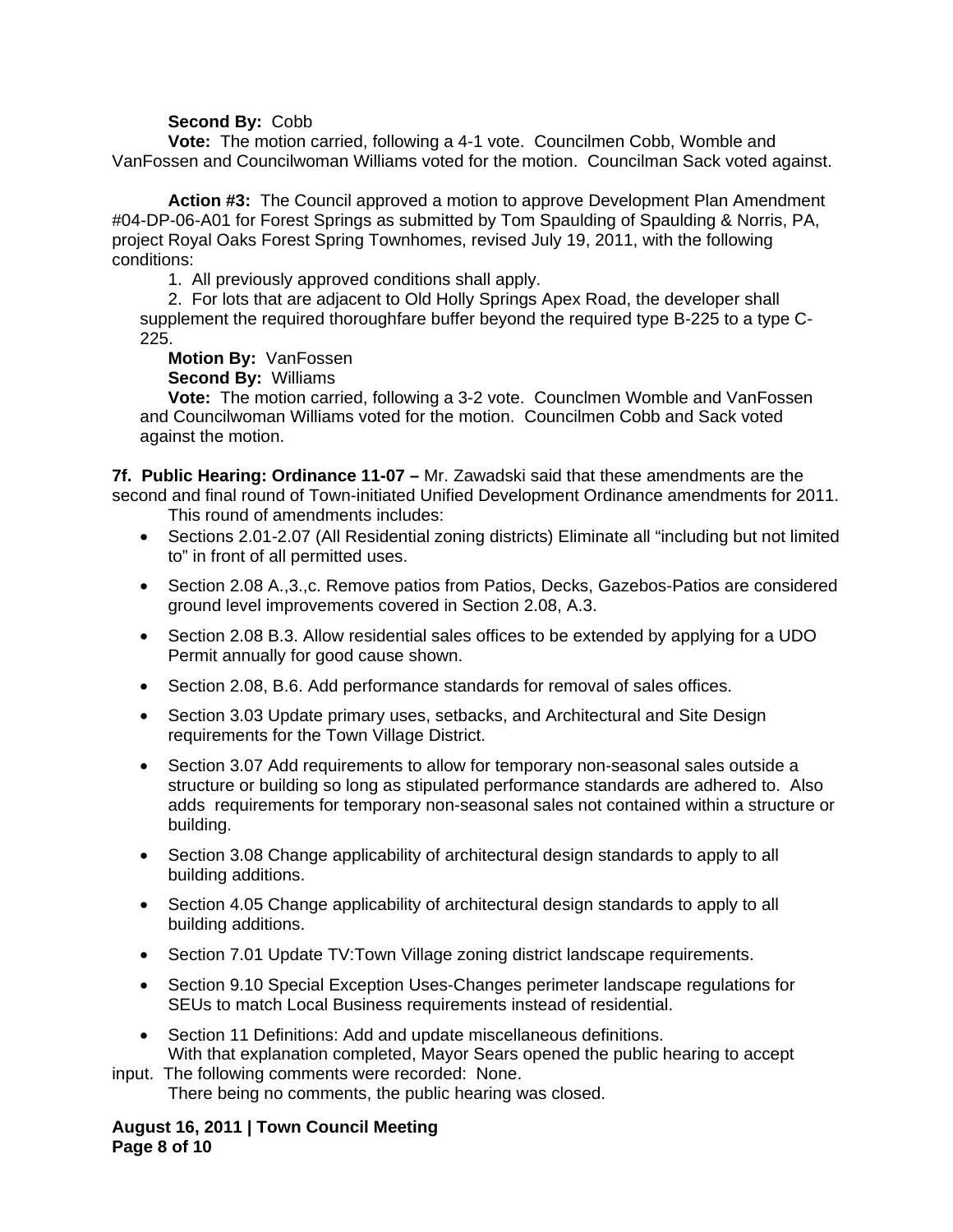**Action #1:** The Council approved a motion to accept the following statement as true: *"The requested UDO Text Amendment is consistent with the Vision Holly Springs Comprehensive Plan Executive Summary 'Using the Plan to Implement the Town's Vision' and 'Adopting and Implementing the Plan.'"* 

**Motion By:** VanFossen **Second By:** Womble **Vote:** Unanimous

 **Action #2:** The Council approved a motion to adopt Ordinance 11-07 approving and enacting UDO Text Amendments 11-UDO-03 to modify the text of UDO Sections 2.01, 2.02, 2.03, 2.04, 2.05, 2.06, 2.07, 2.08, 3.03, 3.07, 3.08, 4.05, 7.01 and 11.

**Motion By:** VanFossen **Second By:** Cobb **Vote:** Unanimous *A copy of Ordinance 11-07 is incorporated into these minutes as addenda pages.*

**8. Consent Agenda:** The Council approved a motion to approve all items on the Consent Agenda. The motion carried following a motion by Councilman Sack, a second by Councilwoman Williams and a unanimous vote. The following actions were affected:

8a. Minutes – The Council approved minutes of the Council 's regular and special meetings held June 21 and June 28, 2011.

8b. Wastewater Treatment Plant Contract Change Order #13 – The Council approved wastewater treatment plant construction contract change order No. 13, a final adjusting change order in the amount of \$22,865.

8c. Athletic Facilities Modular Restroom Unit - The Council approved purchase of a modular restroom unit for the Holly Grove Middle School and Holly Springs High School athletic facilities used by the town.

**8d. ASCAP License Agreement -** The Council approved to enter license agreement with the American Society of Composers, Authors and Publishers (ASCAP) for music performances at the Cultural Center.

**9a. Mims Property Master Plan –** Mr. Bradley said that on Aug. 11 and 12, the Town met with the firms of Withers and Ravenel, Haden-Stanziale and Alta Greenways Inc. for the purpose of selecting a company to lead the Town's efforts in master planning the 17-acre Mims property.

 After interviews, Mr. Bradley recommended that the Council enter a contract with Alta Greenways for \$50,393. He said much public input would be sought during the planning.

 Councilman Womble noted that town-owned property located across the street from this property should be included. Mr. Bradley agreed.

**Action:** The Council approved a motion to award the Mims Property master plan project to Alta Greenways in a contract amount of \$50,393 and to adopt amendments to the FY 2011- 12 budget in the amount of \$50,000 to cover the cost of the contract.

**Motion By:** Sack **Second By:** Cobb **Vote:** Unanimous *Copies of the budget amendments are incorporated into these pages as addenda pages.* 

**9b. Cotten Lane Road Project –** Ms. Parrish said that the Town was awarded Community Block Development Grant funds toward the construction of Cotten Lane, including public water and sewer lines. The project was bid, and four bids were received, and they are as follows:

**August 16, 2011 | Town Council Meeting Page 9 of 10 Company: Bid Amount:**  Pacos Construction Co. \$208,506.75